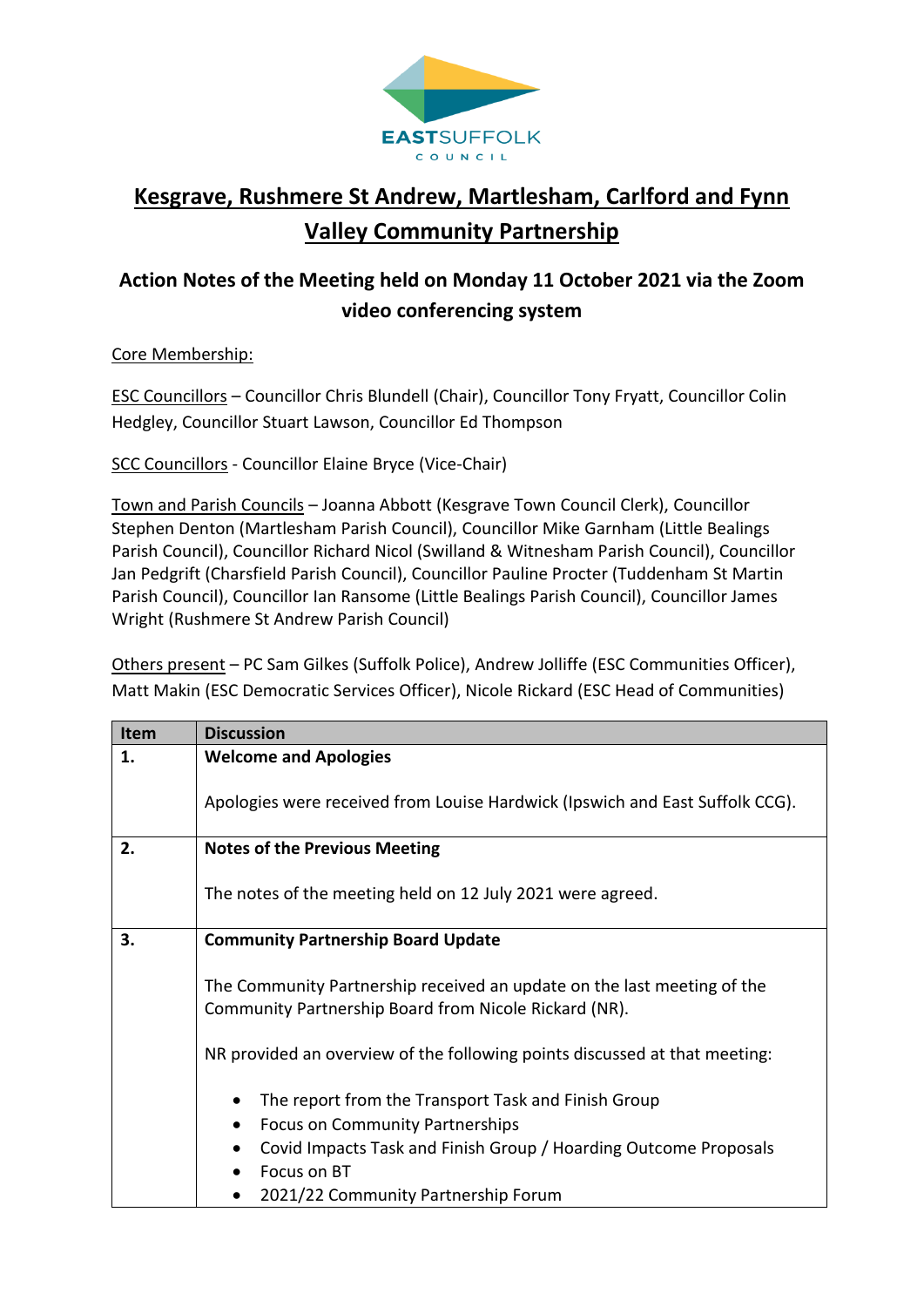

|    | The LGA 'deep dive' Peer Review of Community Partnerships                                                                                                                                                                                                                                                                                                                                                                                                                                                                                                                                                                                                                                                                                                                                                           |
|----|---------------------------------------------------------------------------------------------------------------------------------------------------------------------------------------------------------------------------------------------------------------------------------------------------------------------------------------------------------------------------------------------------------------------------------------------------------------------------------------------------------------------------------------------------------------------------------------------------------------------------------------------------------------------------------------------------------------------------------------------------------------------------------------------------------------------|
| 4. | The Road and Safety Traffic Priority                                                                                                                                                                                                                                                                                                                                                                                                                                                                                                                                                                                                                                                                                                                                                                                |
|    | a) Update and outcomes from the Road and Traffic Safety Workshop                                                                                                                                                                                                                                                                                                                                                                                                                                                                                                                                                                                                                                                                                                                                                    |
|    | PC Sam Gilkes (SG) was invited to address the Community Partnership. SG<br>referenced the recent workshop on road and traffic safety and a number of<br>items raised there about how Suffolk Police could assist in addressing issues. SG<br>noted that officers were already deployed at key times and said he would be<br>happy to attend the proposed Road Safety Forum initially, but considered it may<br>be appropriate for a more senior officer to sit on the forum in the long-term.                                                                                                                                                                                                                                                                                                                       |
|    | Andy Jolliffe (AJ) gave a presentation on the Road and Safety Traffic Workshop,<br>held on 16 September 2021, which covered following points:                                                                                                                                                                                                                                                                                                                                                                                                                                                                                                                                                                                                                                                                       |
|    | This Community Partnership was the only one with this type of priority;<br>٠<br>The workshop was well attended;<br>٠<br>Further workshops will be held November/December 2021;<br>٠<br>The workshop considered the results of the public survey;<br>٠<br>The suggestions received were grouped by SCC Highways scope and<br>$\bullet$<br>Community Partnership scope;<br>A summary of the Community Partnership scope (AJ referred to the table<br>of information included with the agenda);<br>Parking enforcement at schools in Kesgrave/Martlesham area:<br>○ Work has been undertaken to identify which schools have<br>enforceable signs/markings and which do not;<br>East Suffolk Council was currently in the process of updating<br>$\circ$<br>signs/markings for schools where not currently enforceable. |
|    | b) Next steps and actions to address the road and traffic safety priority                                                                                                                                                                                                                                                                                                                                                                                                                                                                                                                                                                                                                                                                                                                                           |
|    | Councillor Blundell (CB) reminded the Community Partnership that some issues<br>raised at the workshop were out of its control but the Community Partnership<br>could set up systems to monitor road and traffic safety issues.                                                                                                                                                                                                                                                                                                                                                                                                                                                                                                                                                                                     |
|    | The following suggestions and actions were raised:                                                                                                                                                                                                                                                                                                                                                                                                                                                                                                                                                                                                                                                                                                                                                                  |
|    | Cutting back overgrown vegetation to increase road visibility;<br>Encouraging the use of hi-visibility clothing by pedestrians;<br>Encouraging the introduction of slower speed limits on residential roads<br>in new developments;<br>Continued use of ANPR camers, Speed Indicator Devices (SIDs), and                                                                                                                                                                                                                                                                                                                                                                                                                                                                                                            |
|    | schemes such as Speedwatch;                                                                                                                                                                                                                                                                                                                                                                                                                                                                                                                                                                                                                                                                                                                                                                                         |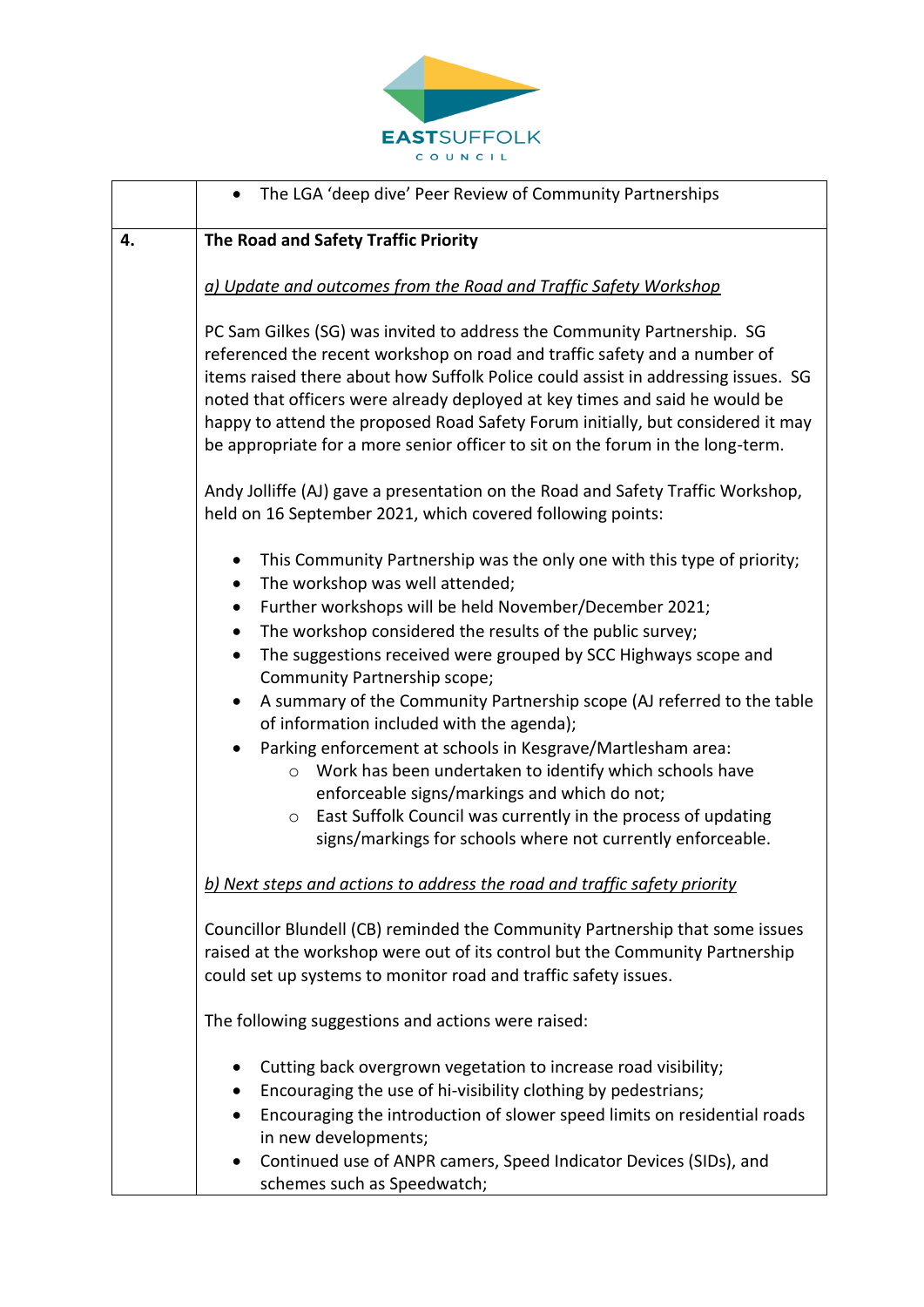

|    | Establishing a Road Safety Forum to bring together 'key players' to<br>$\bullet$                                                                                                                                                                                                                                                                                                                                                                                         |
|----|--------------------------------------------------------------------------------------------------------------------------------------------------------------------------------------------------------------------------------------------------------------------------------------------------------------------------------------------------------------------------------------------------------------------------------------------------------------------------|
|    | address road and traffic safety issues;<br>Engaging with local schools to encourage road and traffic safety<br>$\bullet$                                                                                                                                                                                                                                                                                                                                                 |
|    | education;                                                                                                                                                                                                                                                                                                                                                                                                                                                               |
|    | Looking at case studies of how other areas/authorities have addressed<br>$\bullet$                                                                                                                                                                                                                                                                                                                                                                                       |
|    | this issue;                                                                                                                                                                                                                                                                                                                                                                                                                                                              |
|    | Increasing engagement with SCC Highways;                                                                                                                                                                                                                                                                                                                                                                                                                                 |
|    | AJ noted the enthusiasm for a Road and Traffic Safety Forum and agreed that it<br>was important the right people were on the forum so that decisions could be<br>taken in an effective way on issues that were in the Community Partnership's<br>control. AJ highlighted that the 2021 National Road Safety Week would take<br>place 15-21 November 2021 and proposed the purchase of resources from Brake<br>to promote this in the area, with an emphasis on speeding. |
|    | Councillor Ransome (IR) sought support for the purchase of a new SID for Little<br>Bealings to assist in providing regular data to SCC and ESC on speeding in the<br>village.                                                                                                                                                                                                                                                                                            |
|    | Councillor Nicol (RN) sought support to fund a crossing patrol for Witnesham<br>Primary School and to address speeding on the B1078 at the Gibraltar<br>crossroads.                                                                                                                                                                                                                                                                                                      |
|    | Councillor Hedgley (CH) suggested exploring funding for more ANPR cameras to<br>identify persistent speeding drivers.                                                                                                                                                                                                                                                                                                                                                    |
|    | <b>ACTION</b> – That the following potential funding opportunities be investigated:<br>a) New SID for Little Bealings                                                                                                                                                                                                                                                                                                                                                    |
|    | b) Funding for a school crossing patrol at Witnesham Primary School                                                                                                                                                                                                                                                                                                                                                                                                      |
|    | c) Funding to address speeding issues at the B1078 Gibraltar crossroads<br>d) An ANPR scheme for the area                                                                                                                                                                                                                                                                                                                                                                |
| 5. | <b>Any Other Business</b>                                                                                                                                                                                                                                                                                                                                                                                                                                                |
|    | AJ highlighted the positive progress of the Environmental Care projects funded<br>by the Community Partnership.                                                                                                                                                                                                                                                                                                                                                          |
|    | AJ sought approval from the Community Partnership to reallocate £500 of the<br>funding allocated to the Advice Hub project from training volunteers to fund a<br>repair café to run alongside the Advice Hub. AJ confirmed this reallocation<br>would not have a negative impact on training for the project.                                                                                                                                                            |
|    | On the proposition of Councillor Wright, seconded by Councillor Bryce it was by<br>a unanimous vote AGREED to reallocate £500 of the funding allocated to the                                                                                                                                                                                                                                                                                                            |